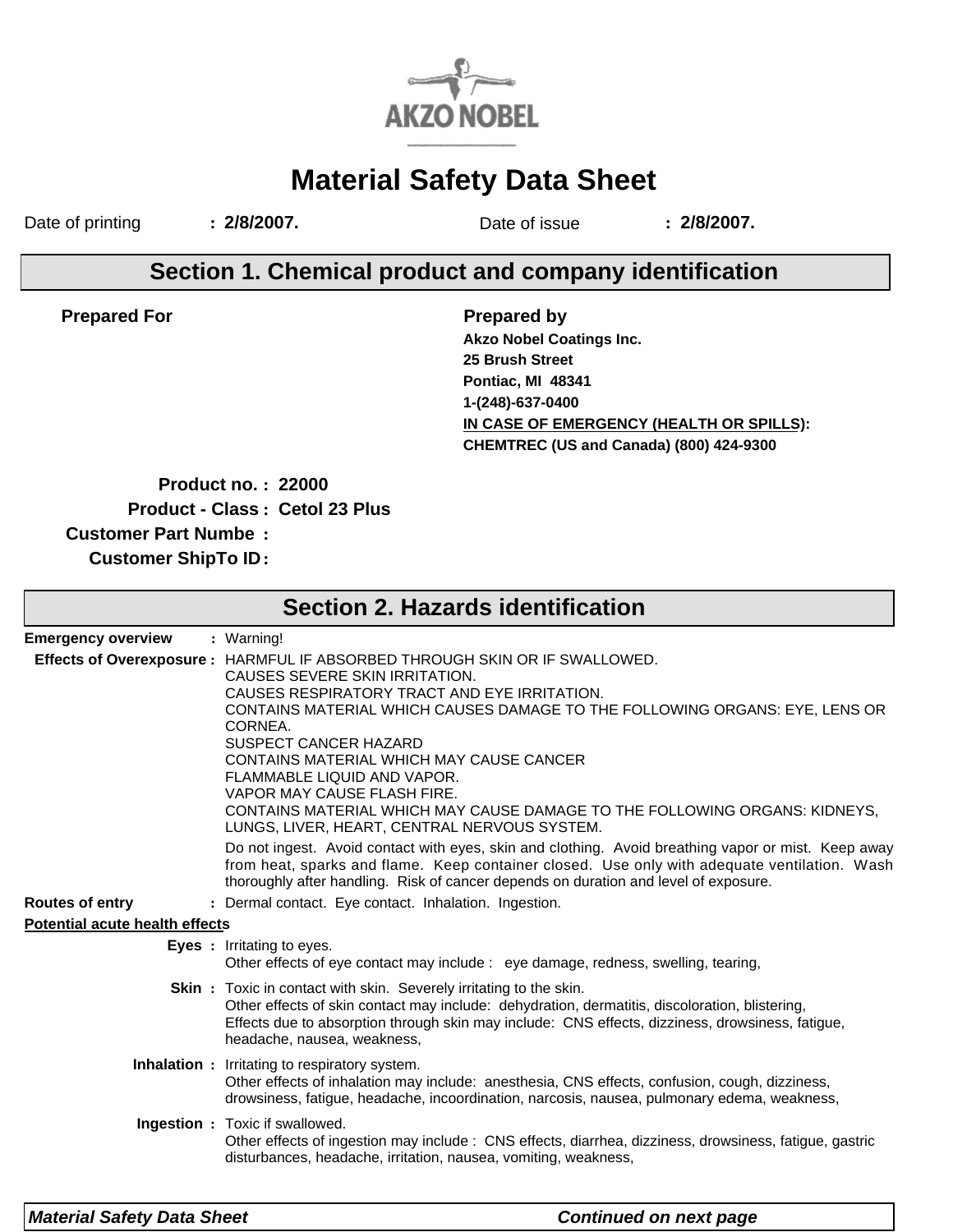| 22000                                                        |                                                                                                                                                                                                                                                                                                                                                                  | 2/8/2007. | Page: 2/7 |
|--------------------------------------------------------------|------------------------------------------------------------------------------------------------------------------------------------------------------------------------------------------------------------------------------------------------------------------------------------------------------------------------------------------------------------------|-----------|-----------|
| <b>Potential chronic health</b><br>effects                   | CARCINOGENIC EFFECTS: Classified 2B (Possible for human.) by IARC [ethyl benzene]. Classified<br>SUSPECTED by Raw Material Supplier [methyl ethyl ketoxime]. Classified 2B (Possible for human.) by<br>IARC [cobalt bis (2-ethylhexanoate)].<br>MUTAGENIC EFFECTS: None by OSHA standard.<br>TERATOGENIC EFFECTS: Classified POSSIBLE for human [ethyl benzene]. |           |           |
|                                                              | Contains material which causes damage to the following organs: eye, lens or cornea.<br>Contains material which may cause damage to the following organs: kidneys, lungs, liver, heart, central<br>nervous system (CNS).                                                                                                                                          |           |           |
| <b>Medical conditions</b><br>aggravated by over-<br>exposure | : skin disorders, respiratory conditions,                                                                                                                                                                                                                                                                                                                        |           |           |

**See toxicological information (section 11)** NOTICE: Reports have associated repeated and prolonged OVEREXPOSURE to solvents with permanent brain and nervous system damage. Intentional misuse by deliberately concentrating and inhaling the contents of this package may be harmful or fatal.

| Section 3. Composition, information on ingredients |                |                        |                                                                  |                                                                                                                                                                |  |  |
|----------------------------------------------------|----------------|------------------------|------------------------------------------------------------------|----------------------------------------------------------------------------------------------------------------------------------------------------------------|--|--|
| <b>Name</b>                                        | CAS#           | $%$ by<br>weight       | Vapor<br>pressure                                                | <b>Exposure Limits (ACGIH-TLV/OSHA-PEL)</b>                                                                                                                    |  |  |
| alkyd resin<br>aliphatic hydrocarbon               | <br>64742-47-8 | $25 - 35$<br>$10 - 25$ | Not available.<br>0.02 kPa (0.2<br>mm Hg) (at<br>$20^{\circ}$ C) | Not available.<br>Not available.                                                                                                                               |  |  |
| mineral spirits                                    | 8052-41-3      | $10 - 25$              | Not available.                                                   | <b>ACGIH TLV (United States).</b><br>TWA: $100$ ppm $8$ hour(s).<br><b>OSHA PEL (United States).</b><br>TWA: $500$ ppm $8$ hour(s).                            |  |  |
| aliphatic solvent                                  | .              | $5 - 10$               | Not available.                                                   | Not available.                                                                                                                                                 |  |  |
| soya alkyd                                         | .              | $1 - 5$                | Not available.                                                   | Not available.                                                                                                                                                 |  |  |
| xylene, mixed isomers                              | 1330-20-7      | $1 - 5$                | 0.7 kPa (5.1<br>mm Hg) (at<br>$20^{\circ}$ C)                    | <b>ACGIH TLV (United States).</b><br>TWA: 100 ppm 8 hour(s).<br>STEL: 150 ppm 15 minute(s).<br><b>OSHA PEL (United States).</b><br>TWA: 100 ppm 8 hour(s).     |  |  |
| petroleum hydrocarbon                              | 8052-41-3      | $1 - 5$                | 0.07 kPa (0.5<br>mm Hg) (at<br>$20^{\circ}$ C)                   | <b>ACGIH TLV (United States).</b><br>TWA: 100 ppm 8 hour(s).<br><b>OSHA PEL (United States).</b><br>TWA: $500$ ppm $8$ hour(s).                                |  |  |
| tall oil fa alkyd                                  | .              | $1 - 5$                | Not available.                                                   | Not available.                                                                                                                                                 |  |  |
| ethyl benzene                                      | $100 - 41 - 4$ | $0.1 - 1$              | 0.9 kPa (7.1)<br>$mm Hg$ ) (at<br>$20^{\circ}$ C)                | <b>ACGIH TLV (United States).</b><br>TWA: $100$ ppm $8$ hour(s).<br>STEL: 125 ppm 15 minute(s).<br><b>OSHA PEL (United States).</b><br>TWA: 100 ppm 8 hour(s). |  |  |
| cobalt bis (2-ethylhexanoate)                      | 136-52-7       | $0.1 - 1$              | Not available.                                                   | Not available.                                                                                                                                                 |  |  |

## **Section 4. First aid measures**

**Eye contact**

Get medical attention immediately if symptoms occur. Immediately flush eyes with plenty of water for at **:** least 15 minutes, occasionally lifting the upper and lower eyelids. Check for and remove any contact lenses.

**Skin contact**

Get medical attention immediately if symptoms occur. Flush contaminated skin with plenty of water. **:** Continue to rinse for at least 10 minutes. Remove contaminated clothing and shoes. Wash contaminated clothing thoroughly with water before removing, or wear gloves. Wash clothing before reuse. Thoroughly clean shoes before reuse.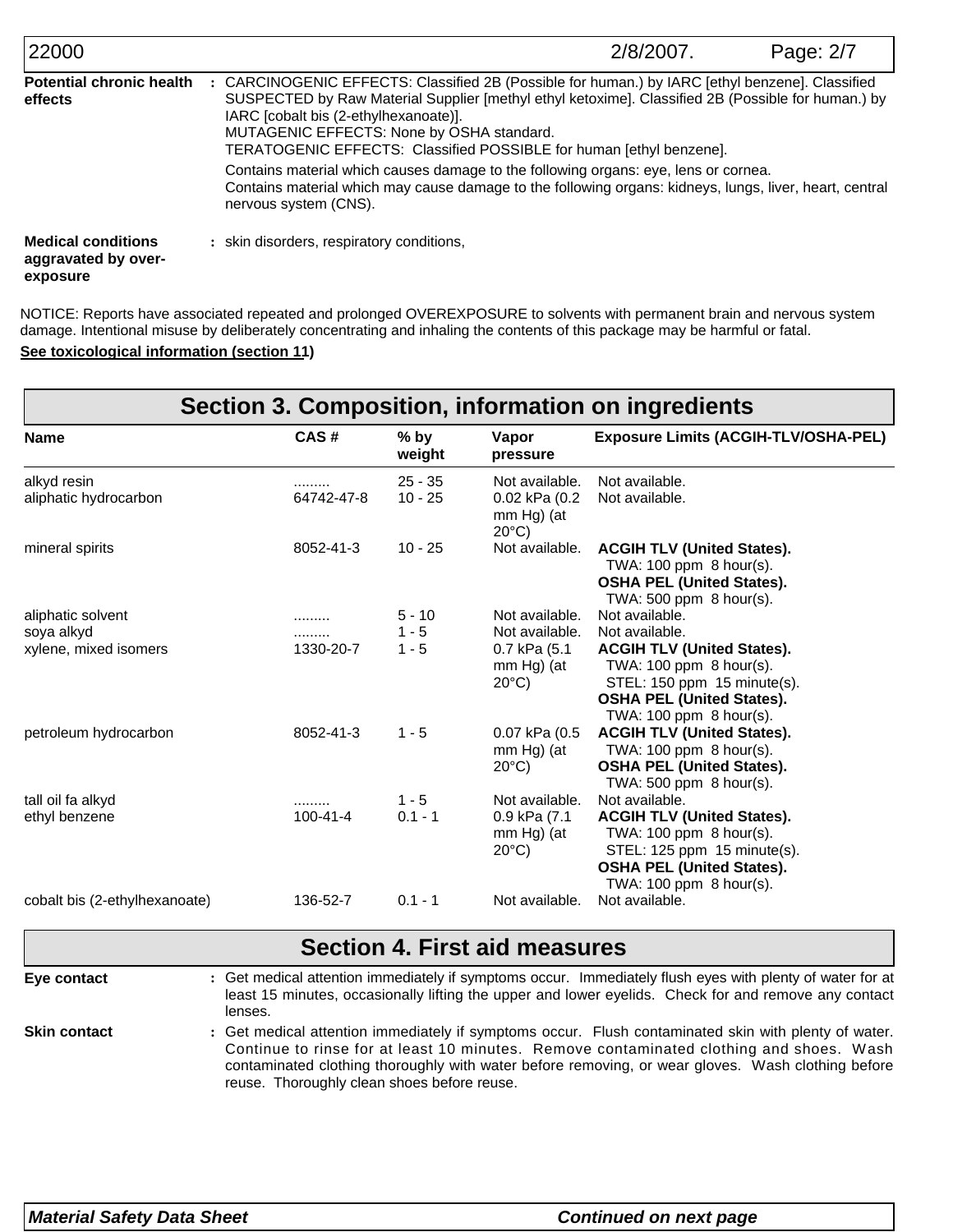| Γ | I. |  |
|---|----|--|
|   |    |  |

Get medical attention immediately if symptoms occur. Move exposed person to fresh air. If fumes are **:** still suspected to be present, the rescuer should wear an appropriate mask or a self-contained breathing apparatus. Keep person warm and at rest. If not breathing, if irregular breathing, or respiratory arrest occurs provide artificial respiration or oxygen by trained personnel. It may be dangerous to the person providing aid to give mouth-to-mouth resuscitation. If unconscious, place in recovery position and get medical attention immediately. Maintain an open airway. Loosen tight clothing such as a collar, tie, belt or waistband. **Inhalation**

**Ingestion**

Do NOT induce vomiting unless directed to do so by medical personnel. Never give anything by mouth **:** to an unconscious person. Get medical attention immediately.

## **Section 5. Fire fighting measures**

| <b>Flammability of the</b><br>product                                                     | : Flammable.                                                                                                                                                                                                                                                                                                                           |
|-------------------------------------------------------------------------------------------|----------------------------------------------------------------------------------------------------------------------------------------------------------------------------------------------------------------------------------------------------------------------------------------------------------------------------------------|
|                                                                                           | <b>Auto-ignition temperature :</b> The lowest known value is 232.22°C (450°F) (mineral spirits).                                                                                                                                                                                                                                       |
| <b>Flash points</b>                                                                       | : Closed cup: $46^{\circ}$ C (115 $^{\circ}$ F). (Setaflash.)                                                                                                                                                                                                                                                                          |
| <b>Flammable limits</b>                                                                   | : The greatest known range is Lower: 1% Upper: 7.5% (xylene, mixed isomers)                                                                                                                                                                                                                                                            |
| <b>Products of combustion</b>                                                             | : These products are carbon oxides (CO, CO), nitrogen oxides (NO, NO $_2$ ). Some metallic oxides.                                                                                                                                                                                                                                     |
|                                                                                           | Fire Hazards in Presence : Flammable in presence of open flames, sparks and static discharge, of oxidizing materials.                                                                                                                                                                                                                  |
| of Various<br><b>Substances/Conditions</b>                                                | DANGER - Rags, steel wool or waste soaked with this product may spontaneously catch fire if<br>improperly discarded. Immediately after use, place rags, steel wool or waste in a sealed water-filled<br>metal container. Waste should be understood to include contaminated articles, including spray booth<br>filters and strippings. |
| <b>Explosion Hazards in</b><br><b>Presence of Various</b><br><b>Substances/Conditions</b> | : Slightly explosive in presence of open flames, sparks and static discharge.                                                                                                                                                                                                                                                          |
| Fire-fighting media and<br><b>instructions</b>                                            | : SMALL FIRE: Use DRY chemical powder.<br>LARGE FIRE: Use alcohol foam, water spray or fog. Cool containing vessels with water jet in order to<br>prevent pressure build-up, autoignition or explosion.                                                                                                                                |
| <b>Protective clothing (fire)</b>                                                         | : Be sure to use an approved/certified respirator or equivalent.                                                                                                                                                                                                                                                                       |

### **Section 6. Accidental release measures**

**Spill and Leak :** : Immediately contact emergency personnel. Eliminate all ignition sources. Keep unnecessary personnel away. Use suitable protective equipment (Section 8). Do not touch or walk through spilled material. If emergency personnel are unavailable, contain spilled material. For small spills add absorbent (soil may be used in the absence of other suitable materials) and use a non-sparking or explosion proof means to transfer material to a sealed, appropriate container for disposal. For large spills dike spilled material or otherwise contain material to ensure runoff does not reach a waterway. Place spilled material in an appropriate container for disposal.

#### **Dispose of as in Section 13.**

| Section 7. Handling and storage |                                                                                                                                                                                                                                                                                                                                                                                                                                                                                            |  |  |  |  |  |
|---------------------------------|--------------------------------------------------------------------------------------------------------------------------------------------------------------------------------------------------------------------------------------------------------------------------------------------------------------------------------------------------------------------------------------------------------------------------------------------------------------------------------------------|--|--|--|--|--|
| <b>Handling</b>                 | : Do not ingest. Avoid contact with eyes, skin and clothing. Keep container closed. Use only with<br>adequate ventilation. Avoid breathing vapor or mist. Keep away from heat, sparks and flame. To avoid<br>fire or explosion, dissipate static electricity during transfer by grounding and bonding containers and<br>equipment before transferring material. Use explosion-proof electrical (ventilating, lighting and material<br>handling) equipment. Wash thoroughly after handling. |  |  |  |  |  |
| <b>Storage</b>                  | : Store in an approved area. Keep container in a cool, well-ventilated area. Keep container tightly closed<br>and sealed until ready for use. Avoid all possible sources of ignition (spark or flame).                                                                                                                                                                                                                                                                                     |  |  |  |  |  |
|                                 | OTHER PRECAUTIONS: All precautions must be observed. Empty container may retain product residues.                                                                                                                                                                                                                                                                                                                                                                                          |  |  |  |  |  |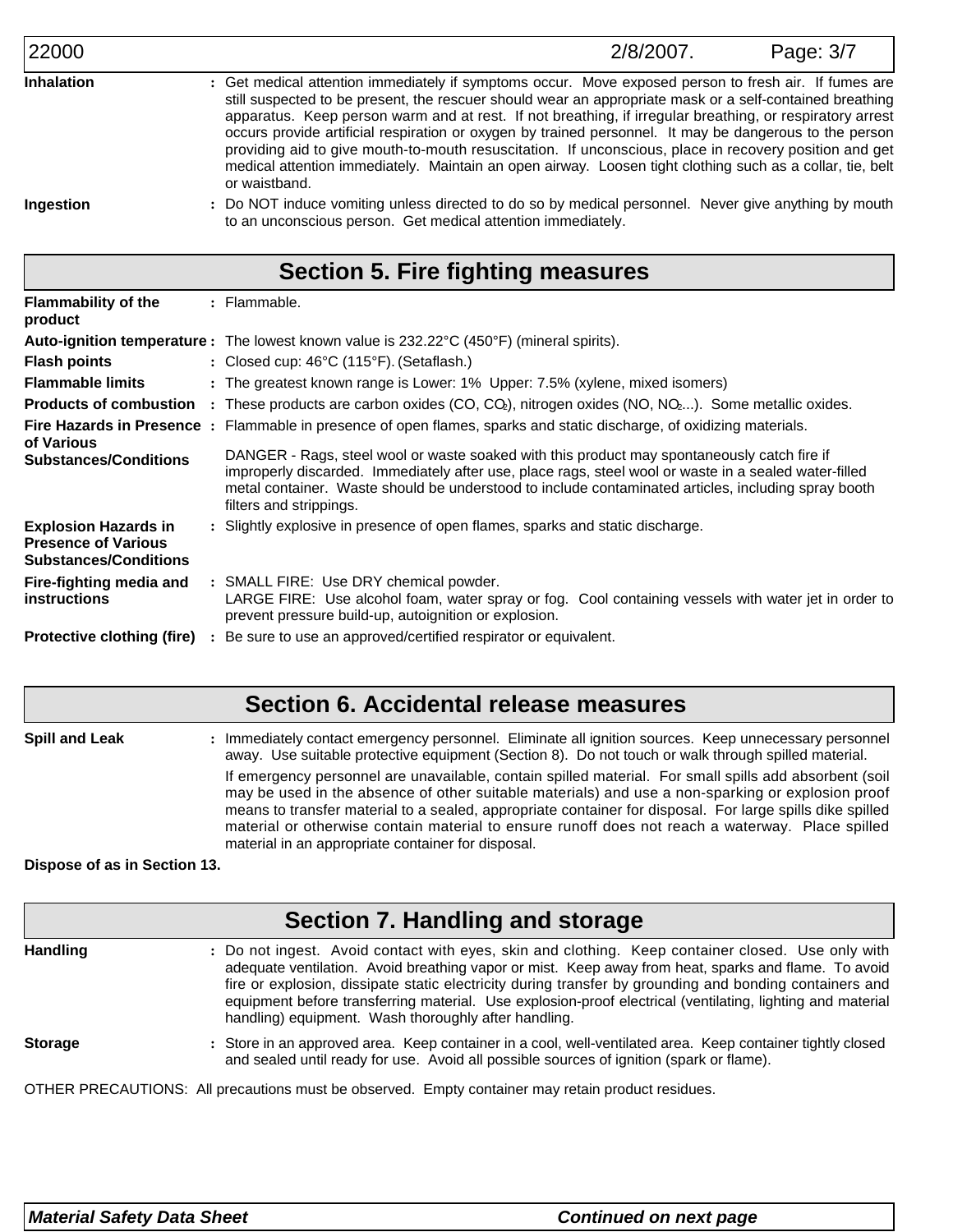## **Section 8. Exposure controls, personal protection**

Selection of personal protective equipment (PPE) is to be established by the employer performing a PPE hazard assessment. In the U.S.A, OSHA requires completion of a documented PPE hazard assessment as described in 29 CFR 1910.132.

**Engineering controls**

Provide exhaust ventilation or other engineering controls to keep the airborne concentrations of vapors **:** below their respective occupational exposure limits. Ensure that eyewash stations and safety showers are close to the work-station location.

#### **Personal protection**

- **Eyes :** Safety glasses.
- **Body :** Synthetic apron.
- **Respiratory :** Wear appropriate respirator when ventilation is inadequate. Dry sanding, flame cutting and/or welding of the dry paint film will give rise to dust and/or hazardous fumes. Wet sanding/flatting should be used wherever possible. If exposure cannot be avoided by the provision of local exhaust ventilation, suitable respiratory protective equipment should be used.
	- **Hands :** Impervious gloves.

**:**

**Protective clothing (pictograms)**



HYGIENIC PRACTICES: Good personal hygiene practices are required at all times when handling chemicals. These practices include, but are not limited to, washing when safety equipment is removed, at the end of each shift or when going on breaks and especially if contamination occurs.

|                                         | <b>Section 9. Physical and chemical properties</b>                                            |
|-----------------------------------------|-----------------------------------------------------------------------------------------------|
| Physical state and<br><b>Appearance</b> | : Liquid.                                                                                     |
| Color                                   | : Not available.                                                                              |
| Odor                                    | : Not available.                                                                              |
| рH                                      | : Not available.                                                                              |
| <b>Boiling/condensation</b><br>point    | : The lowest known value is 137.222 to 142.778°C (279 to 289°F) (xylene, mixed isomers).      |
| <b>Melting/freezing point</b>           | : Not available.                                                                              |
| <b>Specific gravity</b>                 | : Weighted average: $0.8$ (Water = 1)                                                         |
| Vapor pressure                          | : The highest known value is 0.7 kPa (5.1 mm Hg) (at $20^{\circ}$ C) (xylene, mixed isomers). |
| Vapor density                           | : Heavier than air                                                                            |
| Volatility                              | : Not available.                                                                              |
| <b>Odor threshold</b>                   | : Not available.                                                                              |
| <b>Evaporation rate</b>                 | : The highest known value is Lower than 1. (aliphatic hydrocarbon) compared to butyl acetate  |
| <b>VOC</b>                              | : 530 (g/l).                                                                                  |
| <b>Solubility</b>                       | : Easily soluble in hot water.<br>Soluble in cold water.                                      |

| Section 10. Stability and reactivity       |  |                                                                                                                          |  |  |  |  |
|--------------------------------------------|--|--------------------------------------------------------------------------------------------------------------------------|--|--|--|--|
| <b>Stability and reactivity</b>            |  | : Stable.                                                                                                                |  |  |  |  |
| <b>Conditions of instability</b>           |  | : heat, open flame, sparks, light, dusty conditions,                                                                     |  |  |  |  |
| Incompatibility with various<br>substances |  | : Reactive with oxidizing agents.<br>Slightly reactive to reactive with acids.                                           |  |  |  |  |
| <b>Hazardous Reaction Products</b>         |  | Possibly hazardous short term degradation products are not likely. However, long term<br>degradation products may arise. |  |  |  |  |
| <b>Hazardous polymerization</b>            |  | : Will not undergo hazardous polymerization.                                                                             |  |  |  |  |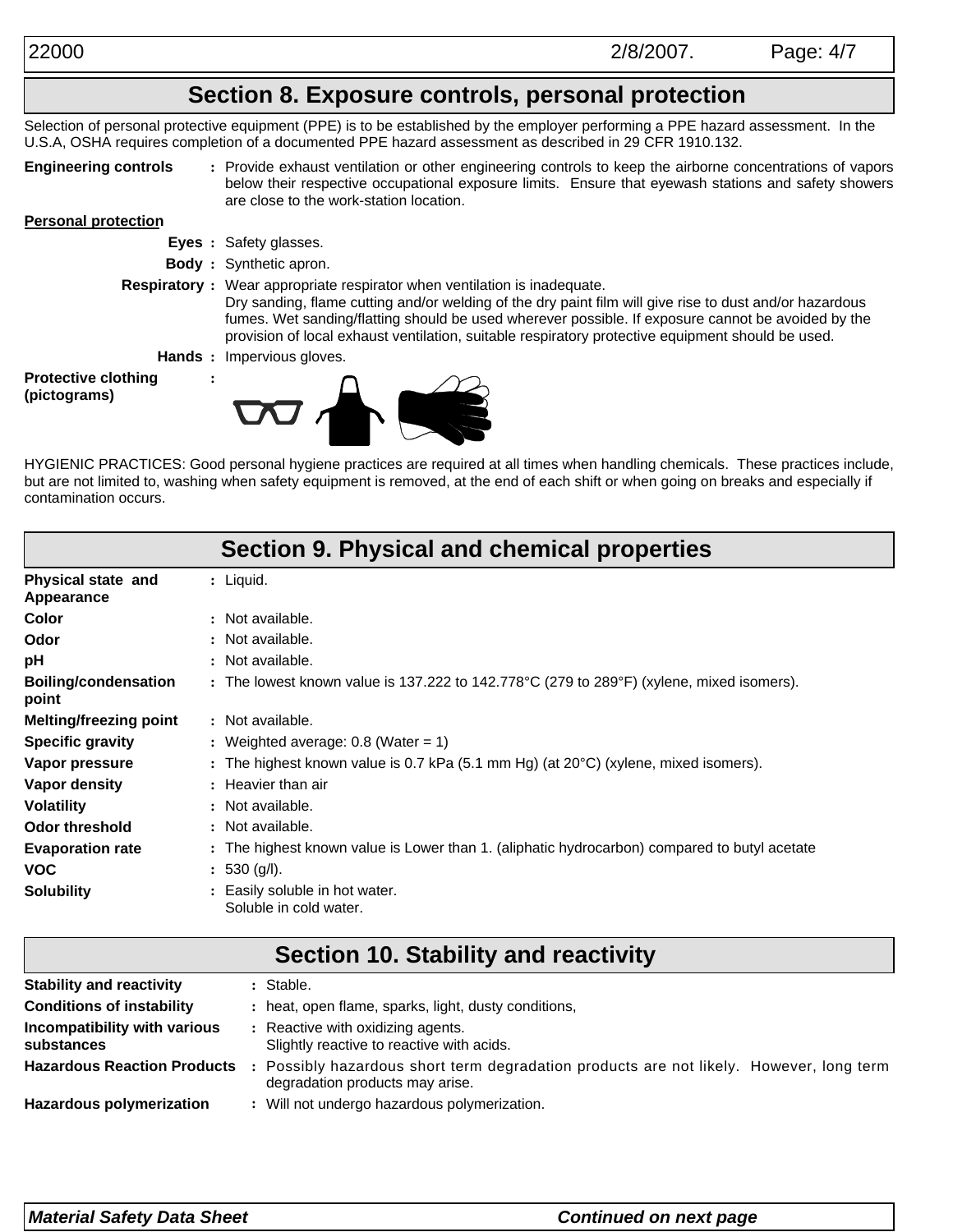**Toxicity data**

### **Section 11. Toxicological information**

| Ingredient name       | <u>Test</u> | <b>Result</b>                       | <u>Route</u>      | <b>Species</b> |
|-----------------------|-------------|-------------------------------------|-------------------|----------------|
| mineral spirits       | LD50        | >5000 mg/kg                         | Oral              | Rat            |
|                       | LD50        | >3000 mg/kg                         | Dermal            | Rabbit         |
|                       | <b>LC50</b> | $>5500 \text{ mg/m}^3$ (4 hour(s))  | <b>Inhalation</b> | Rat            |
| xylene, mixed isomers | LD50        | 4300 mg/kg                          | Oral              | Rat            |
|                       | LD50        | >1700 mg/kg                         | Dermal            | Rabbit         |
|                       | <b>LC50</b> | 5000 ppm $(4 \text{ hour(s)})$      | <b>Inhalation</b> | Rat            |
| ethyl benzene         | LD50        | 3500 mg/kg                          | Oral              | Rat            |
|                       | LD50        | 15486 mg/kg                         | Dermal            | Rabbit         |
|                       | <b>LC50</b> | 55000 mg/m <sup>3</sup> (2 hour(s)) | Inhalation        | Rat            |

## **Section 12. Ecological information**

| <b>Ecotoxicity data</b>         |                                                                                                                                          |               |                        |
|---------------------------------|------------------------------------------------------------------------------------------------------------------------------------------|---------------|------------------------|
| Ingredient name                 | <b>Species</b>                                                                                                                           | <b>Period</b> | <b>Result</b>          |
| aliphatic hydrocarbon           | Oncorhynchus mykiss (LC50)                                                                                                               | 96 hour(s)    | $2.9$ mg/l             |
| xylene, mixed isomers           | Oncorhynchus mykiss (LC50)                                                                                                               | 96 hour(s)    | $3.3 \text{ mq/l}$     |
|                                 | Oncorhynchus mykiss (LC50)                                                                                                               | 96 hour(s)    | $8.2 \text{ mg/l}$     |
|                                 | Lepomis macrochirus (LC50)                                                                                                               | 96 hour(s)    | $8.6 \text{ mq/l}$     |
|                                 | Lepomis macrochirus (LC50)                                                                                                               | 96 hour(s)    | 12 mg/l                |
|                                 | Lepomis macrochirus (LC50)                                                                                                               | 96 hour(s)    | $13.3 \text{ mg/l}$    |
|                                 | Pimephales promelas (LC50)                                                                                                               | 96 hour(s)    | 13.4 $mg/l$            |
| ethyl benzene                   | Daphnia magna (EC50)                                                                                                                     | $48$ hour(s)  | $2.93$ mg/l            |
|                                 | Daphnia magna (EC50)                                                                                                                     | 48 hour(s)    | $2.97 \text{ mg/l}$    |
|                                 | Selenastrum capricornutum<br>(EC50)                                                                                                      | 48 hour(s)    | $7.2 \text{ mq/l}$     |
|                                 | Oncorhynchus mykiss (LC50)                                                                                                               | 96 hour(s)    | $4.2 \text{ mq/l}$     |
|                                 | Pimephales promelas (LC50)                                                                                                               | 96 hour(s)    | $9.09 \,\mathrm{mag/}$ |
|                                 | Poecilia reticulata (LC50)                                                                                                               | 96 hour(s)    | $9.6$ mg/l             |
|                                 | <b>Products of degradation</b> : These products are carbon oxides (CO, CQ) and water, nitrogen oxides (NO, NQ). Some metallic<br>oxides. |               |                        |
| <b>Toxicity of the products</b> | : The products of degradation are as toxic as the product itself.                                                                        |               |                        |

**of biodegradation**

### **Section 13. Disposal considerations**

**Waste information :** The generation of waste should be avoided or minimised wherever possible. Avoid dispersal of spilled material and runoff and contact with soil, waterways, drains and sewers. Disposal of this product, solutions and any by-products should at all times comply with the requirements of environmental protection and waste disposal legislation and any regional local authority requirements.

**Consult your local or regional authorities.**

## **Section 14. Transport information**

**Note:** Information contained in this section may vary from the actual shipping description depending on quantity in containers, mode of shipment and use of exemptions.

| <b>Regulatory</b><br><b>linformation</b> | <b>UN</b><br>number | Proper shipping name                                                                                                         | <b>Class</b> | Packing group | Label                          | <b>Additional information</b>                                                                                                                                                                                |
|------------------------------------------|---------------------|------------------------------------------------------------------------------------------------------------------------------|--------------|---------------|--------------------------------|--------------------------------------------------------------------------------------------------------------------------------------------------------------------------------------------------------------|
| <b>DOT</b><br><b>Classification</b>      | <b>UN1263</b>       | PAINT (including paint,<br>lacquer, enamel, stain,<br>shellac, varnish, polish,<br>liquid filler and liquid<br>lacquer base) | 3            | Ш             | $\left(\frac{1}{2}\right)^{2}$ | <b>Packaging instruction</b><br><b>Passenger Aircraft</b><br>Quantity limitation: 60 L<br><b>Cargo Aircraft</b><br>Quantity limitation: 220 L<br>RQ: 3622.171bs<br>(1642.71kgs) [xylene,  <br>mixed isomers] |

*Material Safety Data Sheet Continued on next page*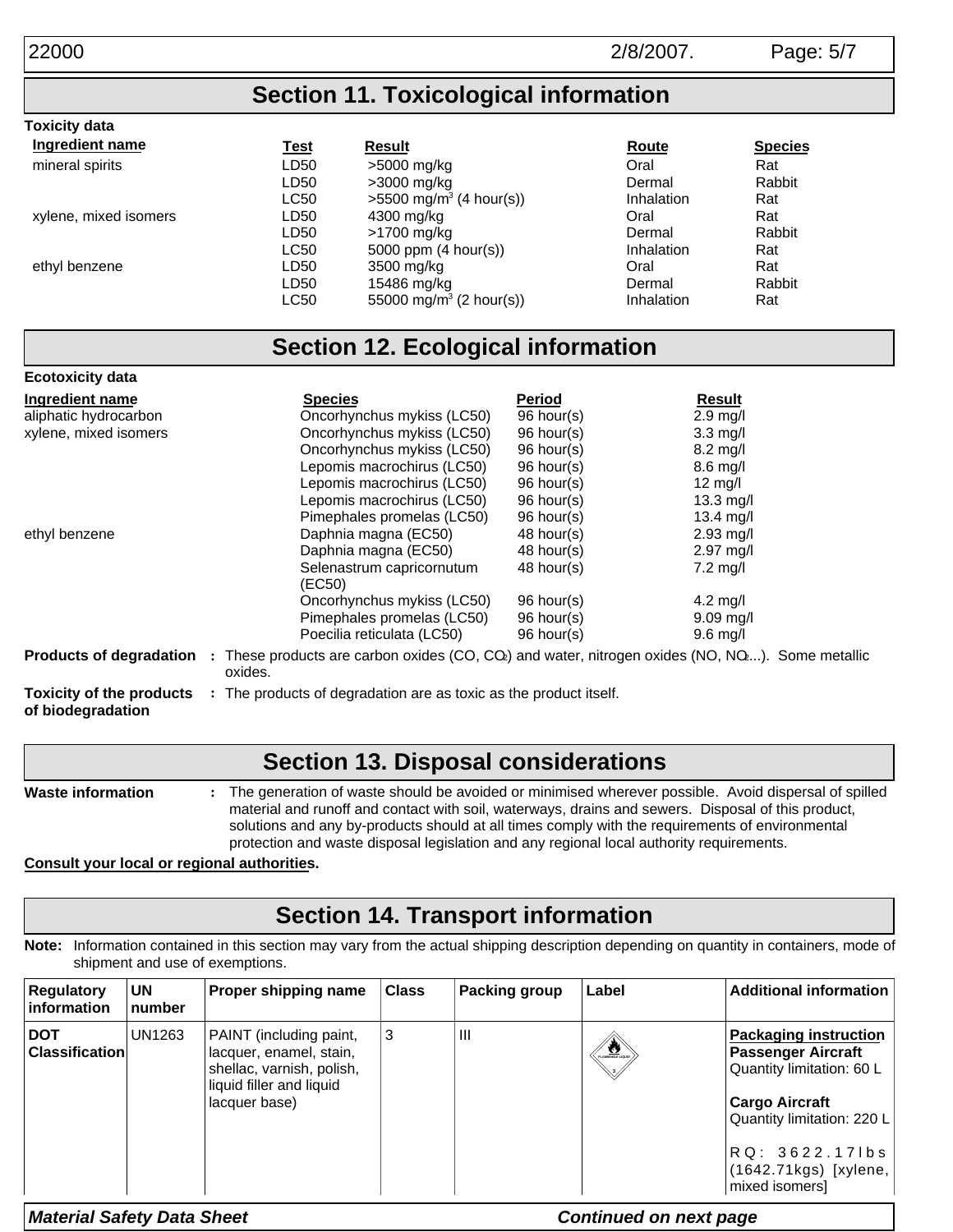| 22000                               |               |                                                                                                                                | $2/8/2007$ . | Page: 6/7      |  |                                                                                                                                                                                                                                          |
|-------------------------------------|---------------|--------------------------------------------------------------------------------------------------------------------------------|--------------|----------------|--|------------------------------------------------------------------------------------------------------------------------------------------------------------------------------------------------------------------------------------------|
| <b>TDG</b><br><b>Classification</b> | <b>UN1263</b> | PAINT (including paint,<br>lacquer, enamel, stain,<br>shellac, varnish, polish,<br>liquid filler and liquid<br>lacquer base)   | 3            | III            |  |                                                                                                                                                                                                                                          |
| <b>IMDG Class</b>                   | 1263          | PAINT (including paint, 3<br>lacquer, enamel, stain,<br>shellac, varnish, polish,<br>liquid filler and liquid<br>lacquer base) |              | $\mathbf{III}$ |  | <b>Emergency schedules</b><br>(EmS)<br>$F-E$ , $S-E$                                                                                                                                                                                     |
| <b>IATA-DGR</b><br><b>Class</b>     | 1263          | PAINT (including paint, 3<br>lacquer, enamel, stain,<br>shellac, varnish, polish,<br>liquid filler and liquid<br>lacquer base) |              | $\mathbf{III}$ |  | <b>Quantity limitation -</b><br>Passenger Aircraft -<br><b>Limited quantity</b><br>10 <sub>L</sub><br><b>Quantity limitation -</b><br><b>Passenger Aircraft</b><br>60 L<br><b>Quantity limitation -</b><br><b>Cargo Aircraft</b><br>220L |

## **Section 15. Regulatory information**

This product has been classified in accordance with the hazard criteria of the Controlled Products Regulations and the MSDS contains all the information required by the Controlled Products Regulations.

**U.S. Federal regulations** : All components in this product have been verified as being on the TSCA Inventory.

Clean air act (CAA) 112 regulated toxic substances: methoxyethoxyethanol; xylene, mixed isomers; (HAPS) toluene; ethyl benzene; cumene; methyl alcohol; methyl isobutyl ketone; butoxyethoxyethanol; cobalt bis (2-ethylhexanoate)

| $1.00 - 3.00$<br>$0.10 - 1.00$<br>$0.10 - 1.00$ |
|-------------------------------------------------|
|                                                 |

**State regulations :** WARNING: This product contains a chemical known to the State of California to cause cancer, birth defects or other reproductive harm.: ethyl benzene, cobalt bis (2-ethylhexanoate), carbon black, toluene, quartz

#### **International regulations**

**SARA 313**

**International lists:** All components of this product are on the CEPA DSL inventory.

\*\* All values in this section reported as percentage by weight, unless otherwise specified.

## **Section 16. Other information**

**WHMIS (Canada)**

| HMIS III ®                |
|---------------------------|
| Hazardous Material        |
| <b>Information System</b> |
| (U.S.A.)                  |





♧

**Class D-1B: Material causing immediate and serious toxic effects (TOXIC).**

**Class D-2A: Material causing other toxic effects (VERY TOXIC). Class D-2B: Material causing other toxic effects (TOXIC).**

#### **Notice to reader**

*Material Safety Data Sheet Continued on next page*